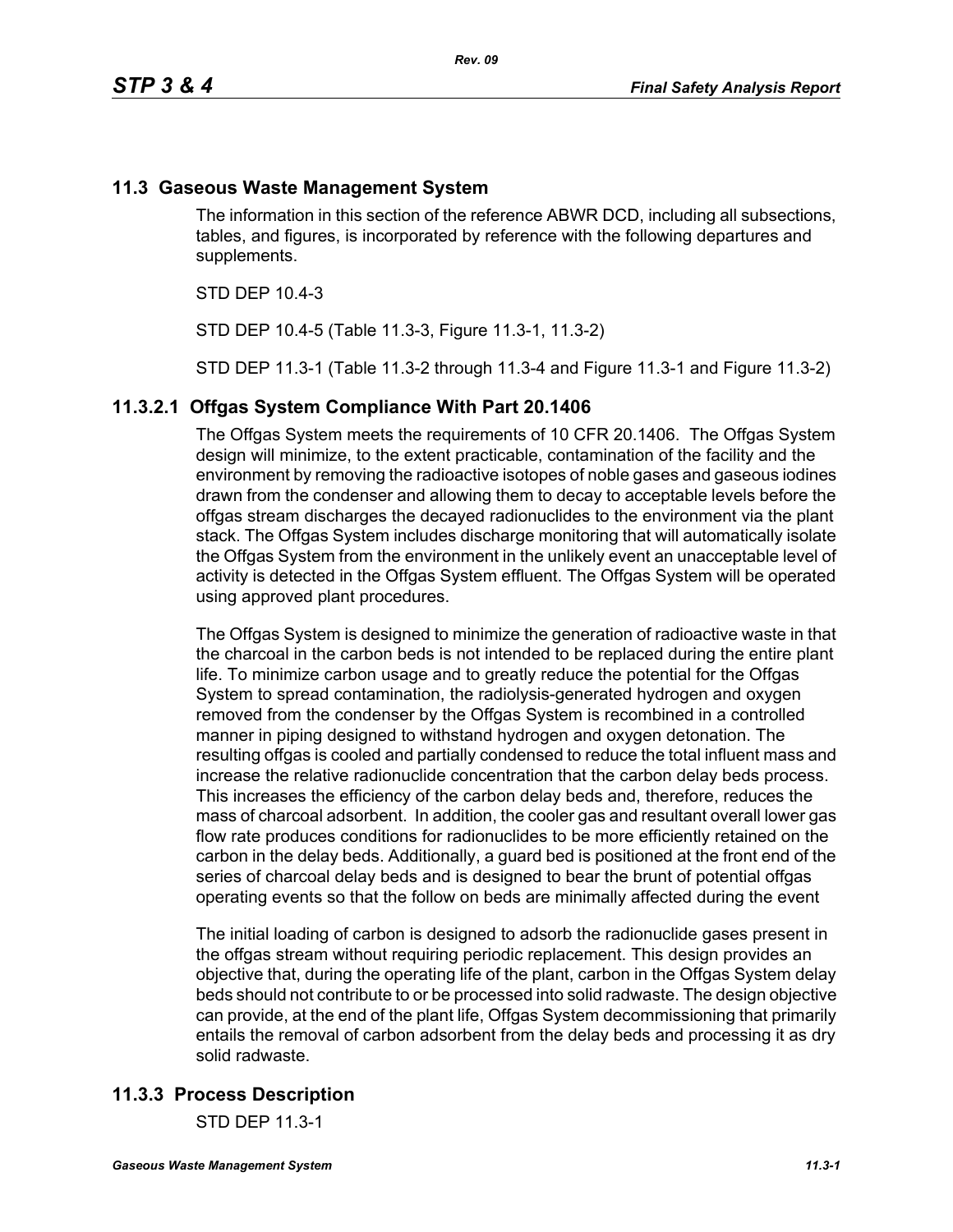## **11.3.3.1 Process Functions**

STD DEP 10.4-5

*Major process functions of the Offgas System include the following:*

- *(1) Dilution of air ejector offgas with steam to less than 4% hydrogen by volume*
- *(2) Recombination of radiolytic hydrogen and oxygen into water to reduce the gas volume to be treated and the explosion potential in downstream process components*
- *(3) Two-stage condensation of bulk water vapor first using condensate*Turbine Building Cooling Water (TCW) *and then chilled water as the coolant reducing the gaseous waste stream temperature to 18*10°*C or less*
- *(4) Dynamic adsorption of krypton and xenon isotopes on charcoal at about 38*25°*C*
- *(5) Filtration of offgas*
- *(6) Monitoring of offgas radioactivity levels and hydrogen gas concentration*
- *(7) Release of processed offgas to the atmosphere*
- *(8) Discharge of liquids to the main condenser and radwaste systems*

*Major process functions of the ventilation systems are described in Section 9.4.*

#### **11.3.3.2 Process Equipment**

*Major process equipment of the Offgas System consists of the following:*

- *(1) Process piping starting from the final steam dilution jets (SJAE) of the main condenser evacuation system*Main Condenser Evacuation System (not a part of the Offgas System)
- *(2) Integral recombiners,*Recombiner trains which include *includinga Preheater section, a Recombiner section, and a Condenser section*per train
- *(3) Cooler-condensers*
- *(4) Activated charcoal adsorbers*
- *(5) High efficiency particulate air (HEPA) filter*
- *(6) Monitoring instrumentation*
- *(7) Process instrumentation and controls*
- *(8) Offgas Evacuation System*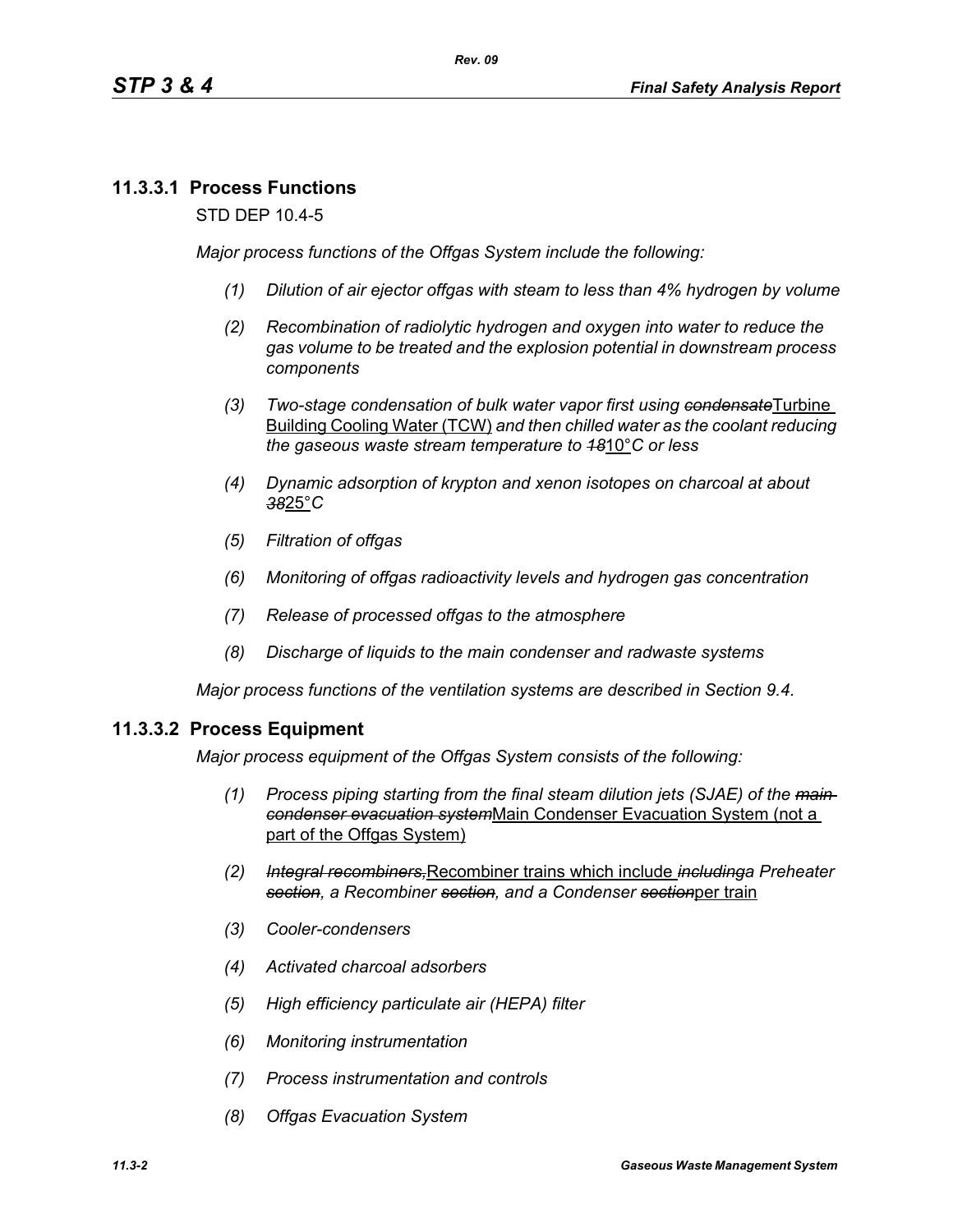*Major process equipment of the ventilation systems are described in Section 9.4.*

## **11.3.3.3 Process Facility**

STD DEP 10.4-5

STD DEP 11.3-1

*Reactor condensate*Turbine Building Cooling Water (TCW) *is used as the coolant for the offgas condensers. In this capacity:*

- *(1) The temperature of condensate*coolant *supplied to the offgas condenser should not exceed 56.6°C during periods of normal operation nor 43°C during periods of startup (main condenser evacuation) operation.*
- *(2) The pressure of condensate*coolant *supplied to the offgas condenser should not exceed the design pressure of the condenser.*
- *(3) Reactor condensate*TCW *isolation valves should be normally open to both recombiner condensers.*

#### *If any of these conditions cannot be met with reactor condensate, the coolant should be supplied by a closed cooling water system of reliability and quality equal to that of reactor condensate.*

*The gaseous waste stream is then cooled to 18*10 °*C or less in the cooler condenser. Chilled water (7 °C) is used from the HNCW System (Subsection 9.2.12). The cooler condenser is located immediately above the offgas condenser and is designed to remove any condensed moisture from the gaseous waste stream. The condensed moisture drains into the offgas condenser where it is sent to the main condenser.*

*The gaseous waste stream is heated to approximately 38*25 *°C by ambient heating in the charcoal vault.*

## **11.3.4.2 Process Design**

STD DEP 11.3-1

*Primary design requirements and the process data for startup and normal operating conditions are shown on the process flow diagram (PFD) (Figure 11.3-1) and the piping and instrument diagram (P&ID) (Figure 11.3-2). The Offgas System instrument setpoints are given in Table 11.3-4.*

*A flow meter is provided to measure the dilution steam flow to the last-stage air ejectors. If the dilution steam flow falls below a specified value, the process offgas line suction valve between the main condenser and SJAE closes automatically. The event*  is alarmed in the main control room. The valve will remain closed until proper steam *flow has been established. A high dilution steam flow above a specified value also*  alarms in the main control ream-room. This flow meter is shown on Figure 10.4.1.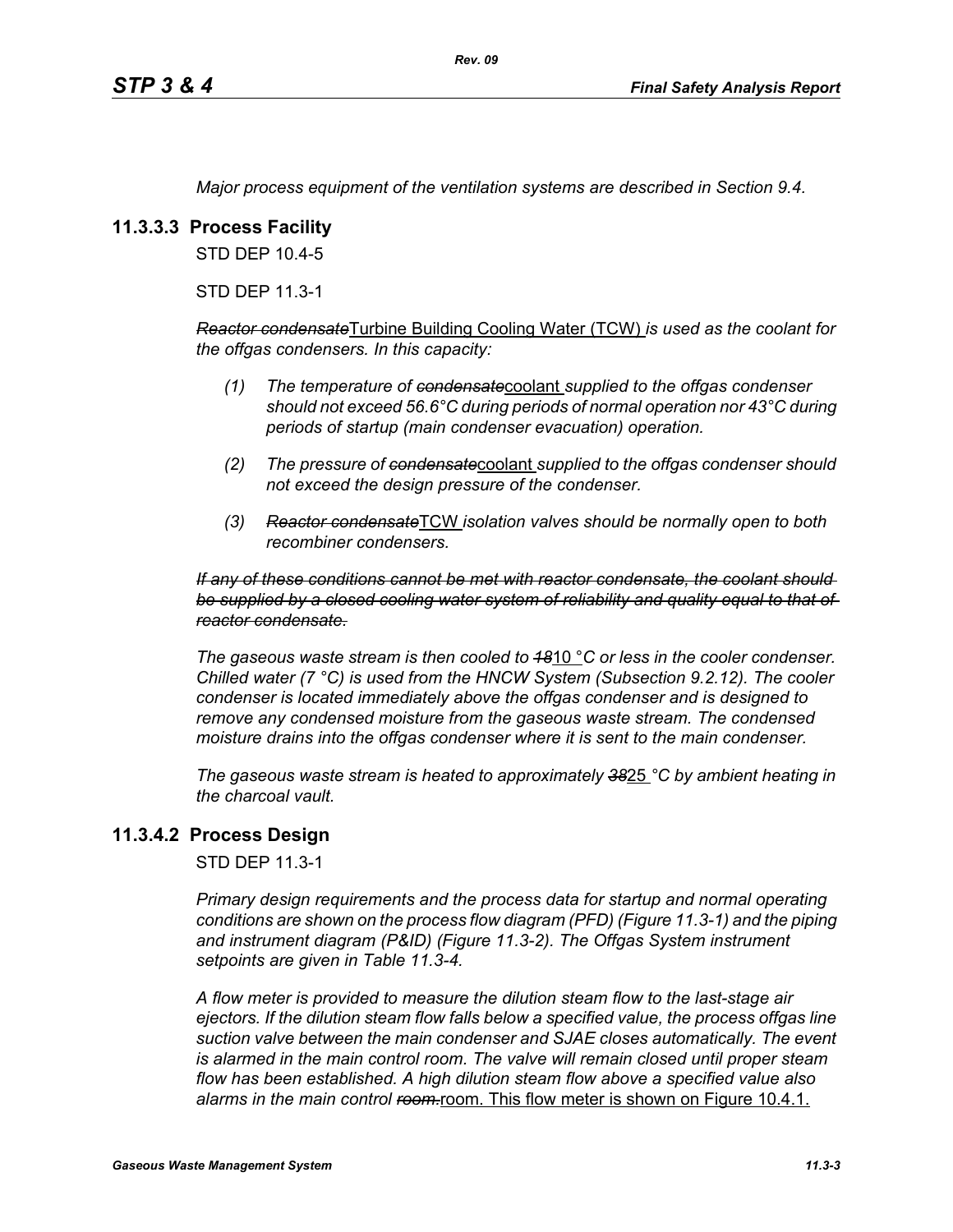*The SJAE provides superheated steam at the inlet to the preheaters. The driving steam (dilution steam) to the SJAEs is nuclear steam or steam of nuclear quality. Nuclear quality steam is defined as steam having impurities in concentrations not exceeding that of nuclear steam.*

*Recombiner preheaters*Preheaters *preheat gases to about 177*150 *°C for efficient catalytic recombiner operation and to ensure the absence of liquid water, which suppresses the activity of the recombiner catalyst. Maximum preheater temperature does not exceed 210*170*°C should gas flow be reduced or stopped. This is accomplished by using a maximum steam pressure of 1.72*0.96 *MPa, saturated. At startup, steam at this pressure is available before the process offgas is routed through the preheater to the recombiner catalyst. Electrical preheaters directly exposed to the offgas are not allowed. Each preheater connects to an independent final stage air ejector to permit separate steam heating of both recombiners during startup or drying one recombiner while the other is in operation. Preheater steam flow quantities are shown on the PFD. Preheater steam is nuclear steam*nuclear quality steam for *reliability. The preheater is sized to handle a dilution steam load of 115% of that shown on the PFD in addition to allowing for 5% plugged tubes.*

## **11.3.4.2.3 Condensing**

*The offgas condensers cool the recombiner effluent gas to a maximum temperature of 68 °C for normal operation and 57 °C for startup operation. The condenser includes baffles to reduce moisture entrainment in the offgas. The unit is sized to handle a dilution steam load of 115% of that shown on the PFD, in addition to allowing for 5% plugged tubes. The drain is capable of draining the entire process*collected *condensate, including the 15% excess plus 9 m 3 /h, from the unit at both startup and normal operating conditions, taking into account the possibility of condensate flashing in the return line to the main condenser. The drain also incorporates a flow element so that higher flows due to tube leakage can be easily identified. The drain is a passive loop seal with a block valve operable from the main control room.* 

*The gaseous waste stream is then cooled to 18*10 *°C or less in the cooler condenser. The cooler condenser is designed to remove any condensed moisture by draining it to the offgas condenser.*

## **11.3.4.2.4 Adsorption**

*The activated charcoal uses "arbitrary" adsorption coefficient Karb values for krypton and xenon at 25 °C of at least 60 and 1170 cm3 /g, respectively (cm3 defined at 0*25*°C, and1.0 atmosphere* and 0% humidity). *Separate Karb laboratory determinations of krypton and xenon are made for each manufacturer's lot unless the manufacturer can supply proof convincing to the purchaser that other lots of the same production run immediately adjacent to the lot rested*tested *are equivalent to the lot tested with respect to krypton and xenon adsorption. Other adsorption tests (e.g., dynamic coefficients) may be acceptable, provided their equivalence to Karb tests for this purpose can be demonstrated. Charcoal particle size is 8-16 mesh (USS) with less than 0.5% under 20 mesh. Moisture content is less than 2% by weight. Ignition temperature will be above*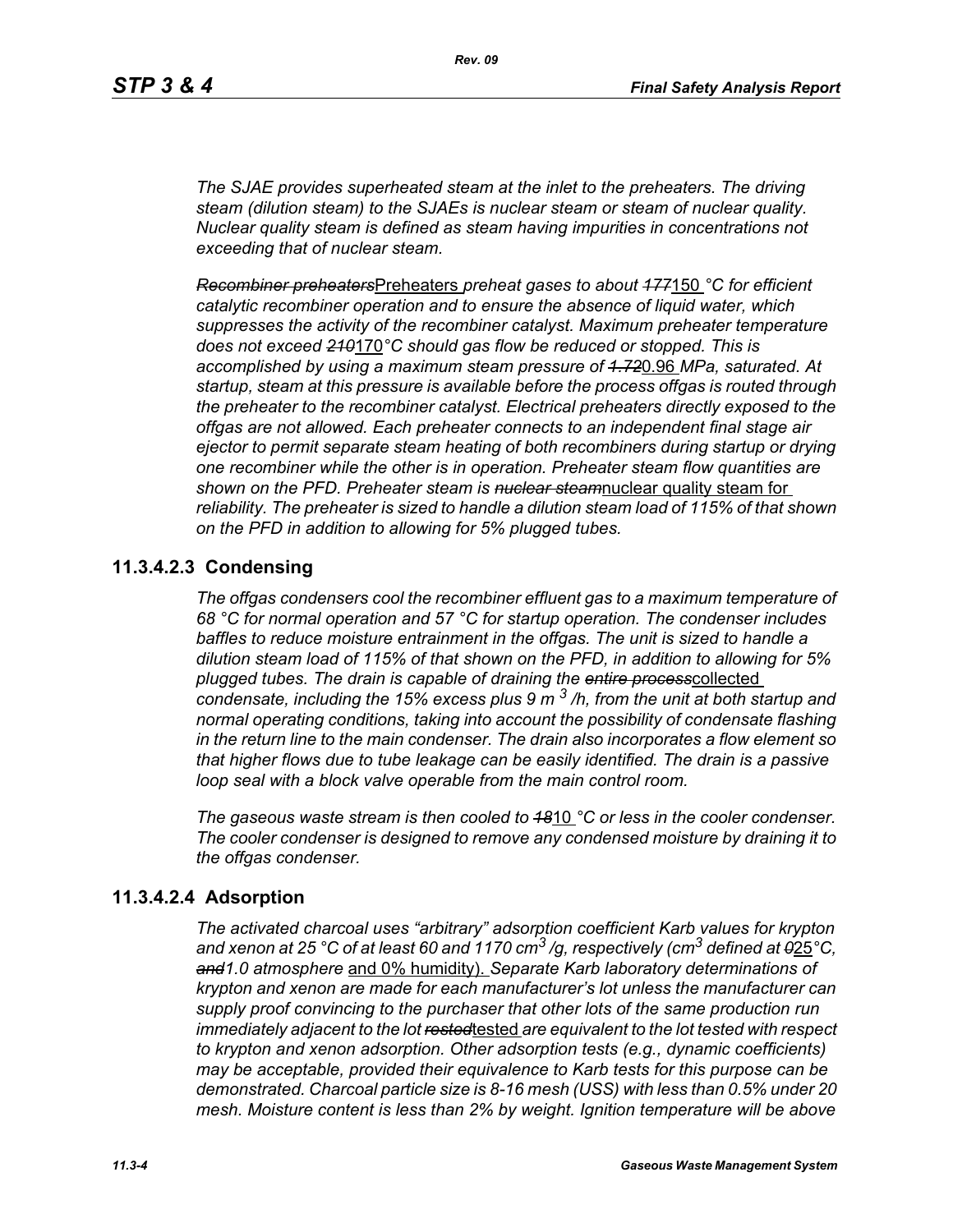*150 °C in air. Properties of activated charcoal used in the adsorber vessels are an optimization of the following:*

## **11.3.4.2.5 Filtration**

*The filter assembly contains a single high efficiency water-resistant filter element capable of removing at least 99.97% of 0.3 micrometer particles, as tested at the factory with mono-dispersed dioctylphthalate (DOP) smoke. The initial flow resistance of the filter does not exceed 2.54 cm water gauge (WG) at a water saturated air flow of 425*96.4 *m3 /h. An upstream demister pad is not required in the filter assembly. The filter is capable of operating under 100% relative humidity conditions.*

## **11.3.4.2.8 Charcoal Vault Temperature**

*The charcoal adsorber vault air conditioning system is controlled at any selected temperature within a range of 29*23 *°C to 41*31 *°C. The temperature of the vault is maintained as indicated in Subsection 11.3.4.3.13.*

STP DEP 10.4-3

#### **11.3.4.2.9 Rangeability**

STP DEP 10.4-3

STP DEP 11.3-1

*In addition, the process can mechanically accommodate a startup high air flow as shown on the Process Data Sheet upon initiation of the steam jet air ejectors. This startup air flow results from evacuation of the turbine condensing equipment while the reactor is in the range of about 3 to 7% of rated power.*

*The process can accommodate reactor operation from 0 to 100% of full power (full power is defined as the Normal Operating Case shown on the PFD). In normal operation, radiolytic gas production varies linearly with thermal power. The process can accommodate an air flow at 10 to 425*96.4 *m3 /h for the full range of reactor power operation.*

## **11.3.4.3 Mechanical Design**

STD DEP 11.3-1

## **11.3.4.3.3 Equipment Room Ventilation Control**

*The equipment rooms are under positive ventilation control. Environmental conditions are maintained within the following ranges:*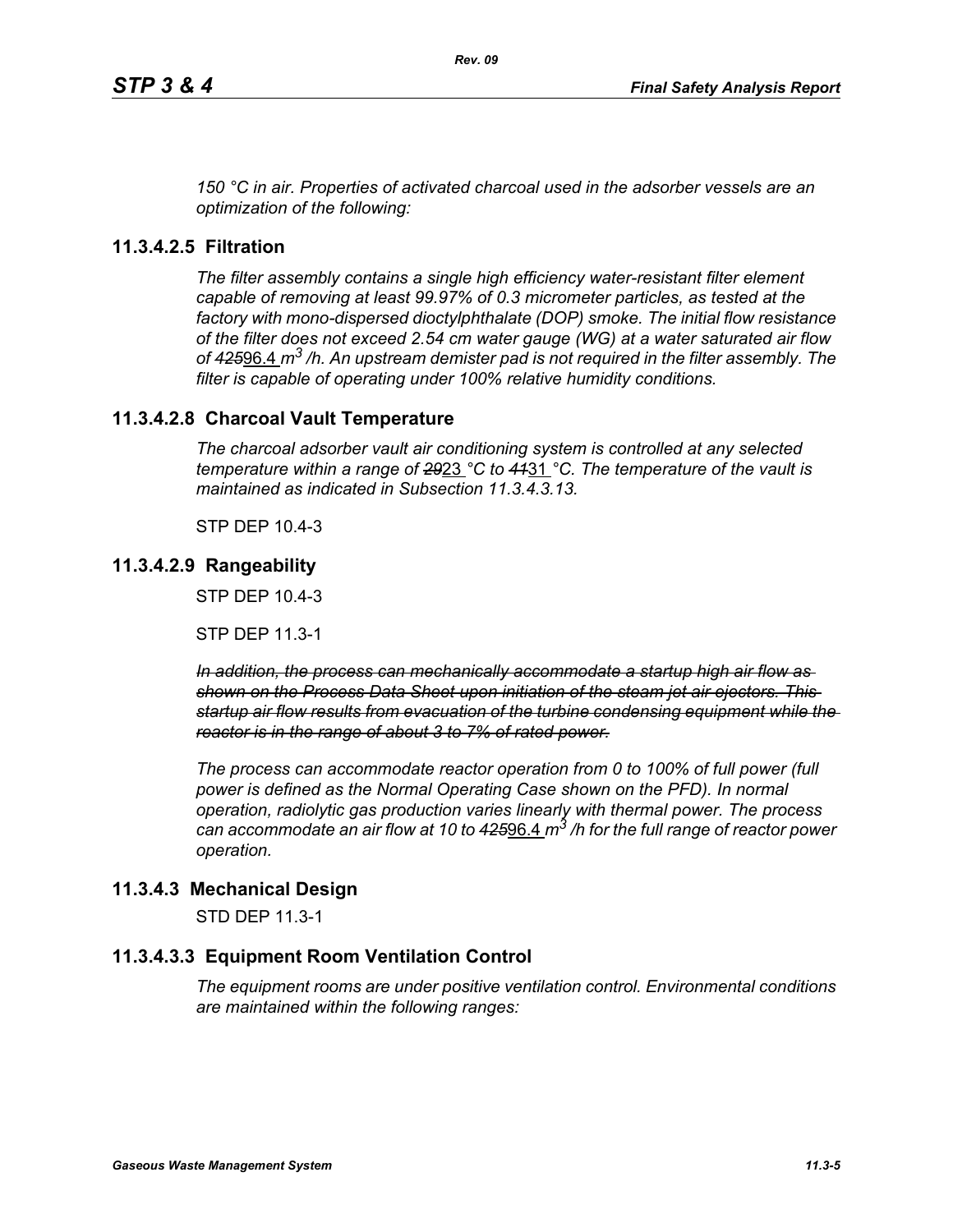| Area                                            | <b>Pressure (static)</b><br>cm water gauge) | Temp $(^{\circ}C)$                     | <b>Relative</b><br>Humidity (%) | <b>Air Turnover Rate</b><br>(room air changes) |
|-------------------------------------------------|---------------------------------------------|----------------------------------------|---------------------------------|------------------------------------------------|
| Offgas Bldg. Area,<br>except Equipment<br>Cells | $0.0 \text{ to } -0.63$                     | 4.4 Min<br>21 normal<br>40 Max         | 20 Min<br>40 normal<br>90 Max   | 3/h                                            |
| Charcoal Vault                                  | $-0.63$ to $-1.26$                          | 4.423 Min<br>3525 normal<br>65.631 Max | 20 Min<br>40 normal<br>70 Max   | 3/h                                            |
| Other offgas<br><b>Equipment Cells</b>          | $-0.63$ to $-1.26$                          | 4.4 Min<br>21 normal<br>48.9 Max       | 20 Min<br>40 normal<br>90 Max   | 3/h                                            |

#### **11.3.4.3.7 Valves**

*(2) A valve having a double stem seal and lantern ring type bonnet, with Grafoil or equivalent packing with the lantern ring leakoff connection pressurized with nitrogen or air form*from *an oil-free compressor to a pressure exceeding the normal system operating pressure. The pressurization line includes a flow indicating device mounted on the valve (such as a purge gas rotameter Schutte and Koerting Type 1875-V or equivalent) with a scale in the 0.5 to 1.0 cm3/s (at standard atmosphere) range, direct reading.*

## **11.3.4.3.11 Recombiners**

*The recombiners are mounted with the gas inlet at the bottom. The inlet piping for the* recombiner *has sufficient drains, traps and moisture separators to prevent liquid water from entering the recombiner vessel during startup. The recombiners are catalytic type with a nondusting catalyst supported on metallic screens or ribbons. The catalyst is replaceable without requiring replacement of the external pressure vessel.*

## **11.3.4.3.13 Charcoal Adsorber Vault**

*The temperature within the charcoal adsorber vault is maintained and controlled by appropriate connection(s) to the Turbine Building HVAC System. The flow rate and temperature of the air supplied to the vault has the capacity to cool the vault and equipment within from 66 °C to 27 °C in 48 hours. The decay heat is sufficiently small that, even in the no-flow condition, there is no significant loss of adsorbed noble gases due to temperature rise in the adsorbers. The HVAC design is capable of controlling the vault temperature within 3°C overthe range of 27 to 38* 23 to 31°C.

*The charcoal adsorber vault temperature is controlled in the range 27*23*°C to 38*31*°C. If it becomes necessary to heat a vessel or the vault to 66 °C to facilitate drying the charcoal, portable heaters can be used. A smoke detector is installed in the exhaust ventilation duct from the charcoal adsorber vault to detect and provide alarm to the operator, as a charcoal fire within the vessel(s) usually results in the burning of the exterior painted surface.*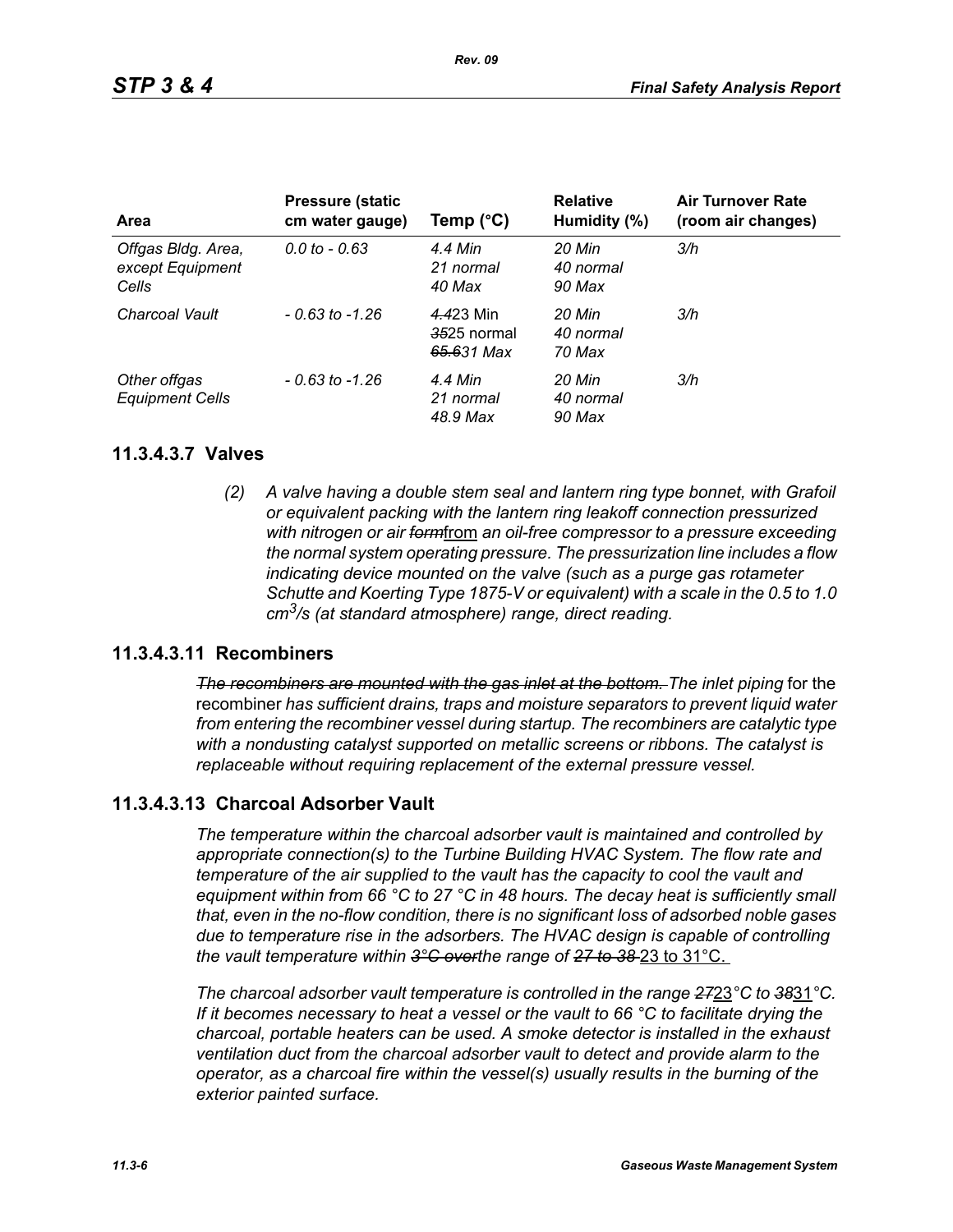#### **11.3.5 Other Radioactive Gas Sources**

The following information supplements the existing information in this subsection of the reference ABWR DCD.

> The main condenser mechanical vacuum pumps which is are part of the main condenser evacuation system *is*are described in section 10.4.

#### **11.3.11 COL License Information**

#### **11.3.11.1 Compliance with Appendix I to 10 CFR50**

The following supplemental information is provided for COL License Information Item 11.2.

*Compliance with Appendix I to 10 CFR50 numerical guidelines for offsite radiation doses as a result of gaseous or airborne radioactive effluents during normal plant operations, including anticipated operational occurrences is provided in the cost benefit analysis performed in accordance with the NEI topical report for numerical design objectives for 10 CFR50 App I. In accordance with 10 CFR 50.71(e), the FSAR will updated with reference to NEI Topical Report when the information is available.*

*Compliance with numerical guidelines in Appendix I to 10 CFR 50 for offsite radiation doses as a result of gaseous effluents during normal plant operations, including anticipated operational occurrences, is provided in Subsection 12.2.2.2. To demonstrate compliance with Section II, paragraph D of Appendix I, a cost-benefit analysis was performed in accordance with the guidance of Regulatory Guide 1.110. The analysis postulated the addition of one augment of reasonably demonstrated technology to the Gaseous Waste Management System (GWMS). This augment was:*

*the addition of one 3-ton charcoal adsorber to the GWMS.*

*Regulatory Guide 1.110 cost data used to evaluate the augment to the GWMS are summarized in the Table 11.3-5.* 

*The total annual costs associated with implementing the augment to the GWMS and the corresponding benefit-cost ratio are determined using the methodology prescribed in Regulatory Guide 1.110, the cost data provided in Table 11.3-5, and the collective 50 mile total body dose (due to gaseous releases) that is presented in Table 5.4-9 of the STP 3 & 4 Environmental Report. The collective 50 mile total body dose is conservatively considered to be the total dose saved as a result of implementing this augment to the GWMS. The total annual costs of the augment to the GWMS and the associated benefit cost ratio are in Table 11.3-6. These results demonstrate that the total annual cost associated with the augment to the GWMS is substantially larger than the benefit derived from the augment. The cost-benefit numerical analysis, required by 10 CFR 50 Appendix I Section II Paragraph D, demonstrates that the addition of items to the GWMS of reasonably demonstrated technology will not provide a favorable cost benefit. Therefore, the STP 3 & 4 prescribed GWMS meets the numerical guides for dose design objectives.*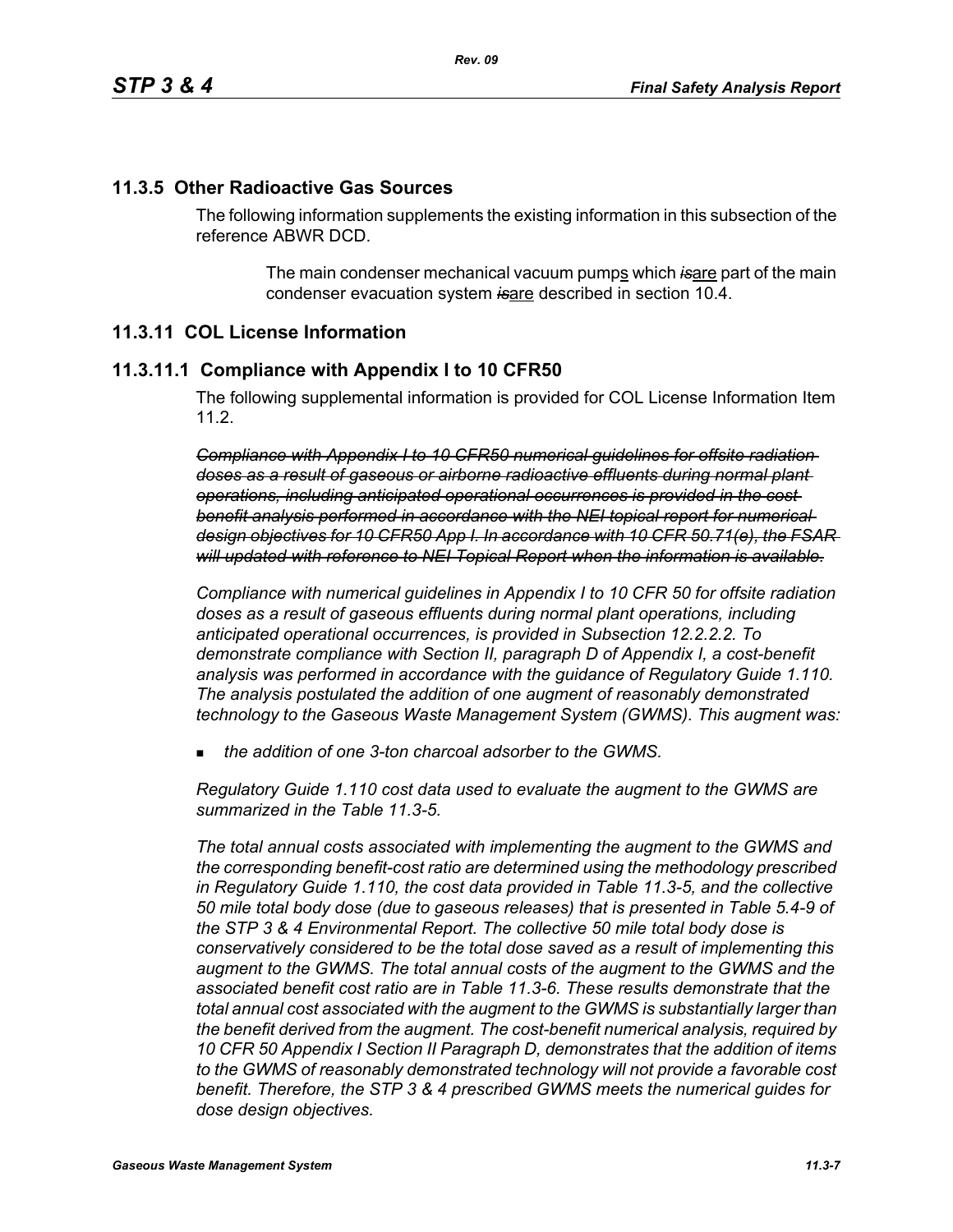# **Table 11.3-2 Offgas System Major Equipment Items**

| Recombiner (Item D005, 2 required, contains preheater, catalyst, and condenser sections) |
|------------------------------------------------------------------------------------------|
| <b>Garbon steel shell</b>                                                                |
| Shell length: approximately 70m                                                          |
| Shell OD: approximately 1.3m                                                             |
| Total unit height: approximately 2.95m                                                   |
| Design pressure: 2.41 MPa                                                                |
| Design temperature: 232 °C                                                               |
| Code of construction: ASME Section VIII, Division 1                                      |
| <del>Preheater section</del>                                                             |
| Shell and tube heat exchanger                                                            |
| Tubes: stainless steel, rolled into stainless steel tube sheet                           |
| Tube-side design pressure: 2.41 MPa                                                      |
| Design temperature: 232 °C                                                               |
| <b>Gatalyst section</b>                                                                  |
| Catalyst support: stainless steel                                                        |
| Design temperature: 482 °C                                                               |
| Catalyst: precious metal on ceramic or metal base                                        |
| Offgas condenser section                                                                 |
| Shell and tube heat exchanger                                                            |
| Tubes: stainless steel, rolled into stainless steel tube sheet                           |
| Tube-side design pressure: 2.41 MPa                                                      |
| Design temperature: 482 °C                                                               |
| Cooler condenser (Item B010, 2 required)                                                 |
| Type: Shell and tube heat exchanger carbon steel vessel                                  |
| Shell length: 3.05m                                                                      |
| Shell-side design pressure: 2.41 MPa-                                                    |
| Shell-side design temperature: 0 to 121°C                                                |
| Tubes: stainless steel, welded into stainless tube sheet                                 |
| Tube-side design pressure: 0.69 MPa                                                      |
| Tube-side design temperature: 0 to 65.6 °C                                               |
| <b>Code of construction: TEMA Class C</b>                                                |
| Charcoal adsorbers (Items D012A and D012B-J)                                             |
| Carbon steel vessels filled with activated charcoal: 4500 kg D012A, 13,600 kg D012B-J    |
| Height: approximately 10.4m                                                              |
| Outside diameter: approximately 1.2m D012A, 2.1m D012B-J                                 |
| Design pressure: 2.41 MPa                                                                |
| Design temperature: 4.4 to 121°C                                                         |
| <b>Code of construction: ASME Section VIII, Division 1</b>                               |
| Filter (Item D016, 1 required)                                                           |
| <b>Carbon steel vessel with removable HEPA filter</b>                                    |
| Height (includes legs): approximately 1.8m                                               |
| Outside diameter: approximately 0.61m                                                    |
| Flow: $425 \text{ m}^3$ /h at $2.54 \text{ cm}$ H <sub>2</sub> O gauge                   |
| Design pressure: 2.41 MPa                                                                |
| Design temperature: 4.4 to 65.6°C                                                        |
| <b>Code of construction: ASME Section VIII, Division 1</b>                               |
|                                                                                          |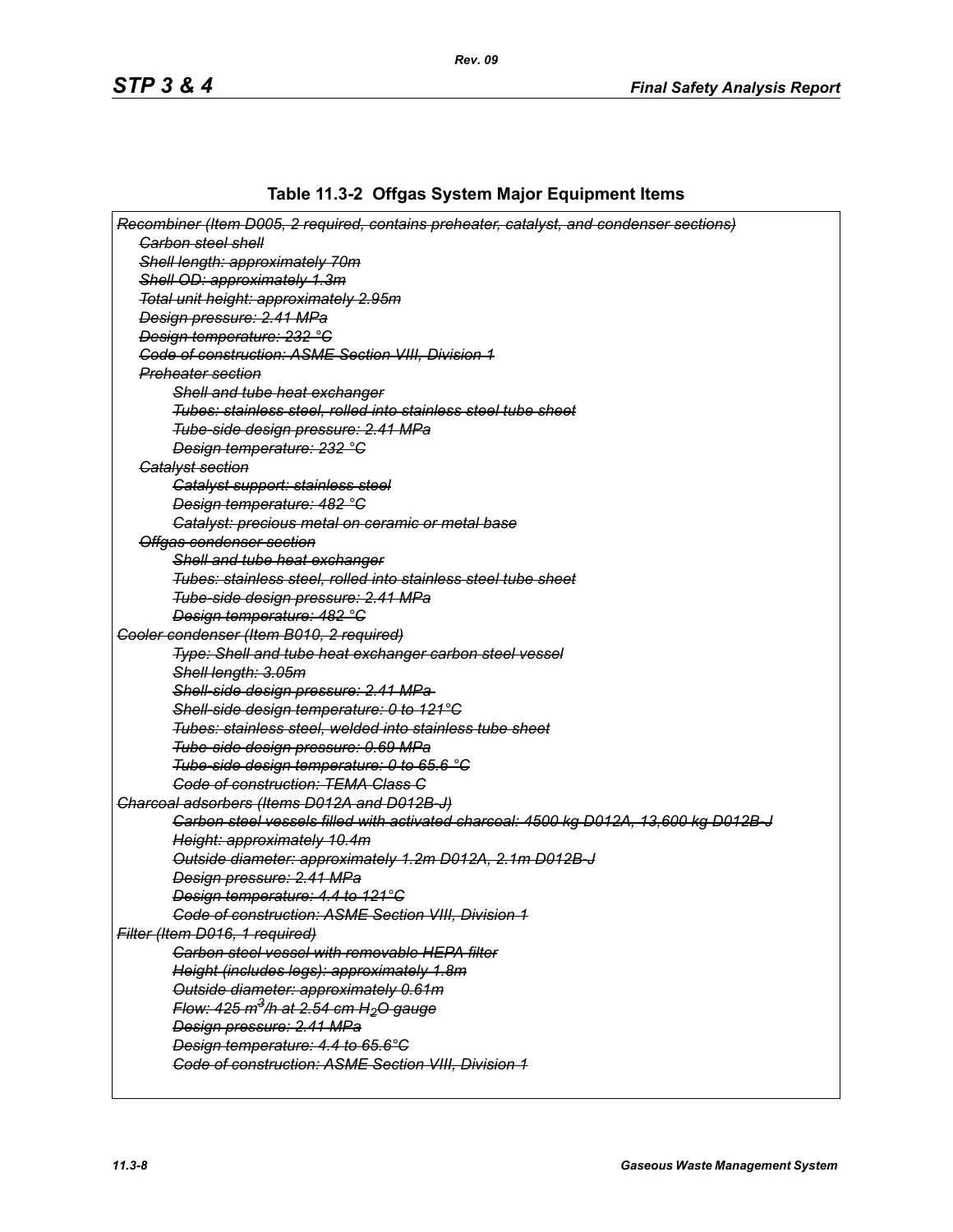# **Table 11.3-2 Offgas System Major Equipment Items (Continued)**

| Preheater                                                                                                        |  |
|------------------------------------------------------------------------------------------------------------------|--|
| Quantity: 2                                                                                                      |  |
| Type: shell and tube heat exchanger                                                                              |  |
| Material: stainless steel vessel                                                                                 |  |
| Shell length: approximately 4.5 m                                                                                |  |
| Shell OD: approximately 2.0m                                                                                     |  |
| Shell-side design pressure: 0.96 MPa                                                                             |  |
| Shell-side design temperature: 188 °C                                                                            |  |
| Tubes: stainless steel, expand and welded into stainless steel tube sheet                                        |  |
| Tube-side design pressure: 2.41 MPa                                                                              |  |
| Tube-side design temperature: 232 °C<br>Code of construction: ASME B&PVC, Section VIII, and TEMA                 |  |
|                                                                                                                  |  |
| Recombiner                                                                                                       |  |
| Quantity: 2                                                                                                      |  |
| Material: stainless steel vessels                                                                                |  |
| Catalyst support: Stainless steel                                                                                |  |
| Height (includes legs): approximately 4.0m                                                                       |  |
| Outside diameter: approximately 2.5m                                                                             |  |
| Design pressure: 2.41 MPa                                                                                        |  |
| Design temperature: 482 °C                                                                                       |  |
| Catalyst: precious metal on ceramic or metal base                                                                |  |
| Code of construction: ASME B&PVC, Section VIII                                                                   |  |
| Condenser                                                                                                        |  |
| Quantity: 2                                                                                                      |  |
| Type: shell and tube heat exchanger                                                                              |  |
| Material: stainless steel vessel                                                                                 |  |
| Shell length: approximately 5.5m                                                                                 |  |
| Shell OD: approximately 1.0m                                                                                     |  |
| Shell-side design pressure: 2.41 MPa                                                                             |  |
| Shell-side design temperature: 482 °C                                                                            |  |
| Tubes: stainless steel, expand and welded into stainless steel tube sheet<br>Tube-side design pressure: 1.37 MPa |  |
| Tube-side design temperature: 70 °C                                                                              |  |
| Code of construction: ASME B&PVC, Section VIII, and TEMA                                                         |  |
|                                                                                                                  |  |
| Cooler condenser                                                                                                 |  |
| Quantity: 2                                                                                                      |  |
| Type: shell and tube heat exchanger                                                                              |  |
| Material: stainless steel vessel                                                                                 |  |
| Shell length: approximately 4.0m<br>Shell-side design pressure: 2.41 MPa                                         |  |
| Shell-side design temperature: 66 °C                                                                             |  |
| Tubes: stainless steel, expand and welded into stainless tube sheet                                              |  |
| Tube-side design pressure: 1.37 MPa                                                                              |  |
| Tube-side design temperature: 70 °C                                                                              |  |
| Code of construction: TEMA Class C                                                                               |  |
|                                                                                                                  |  |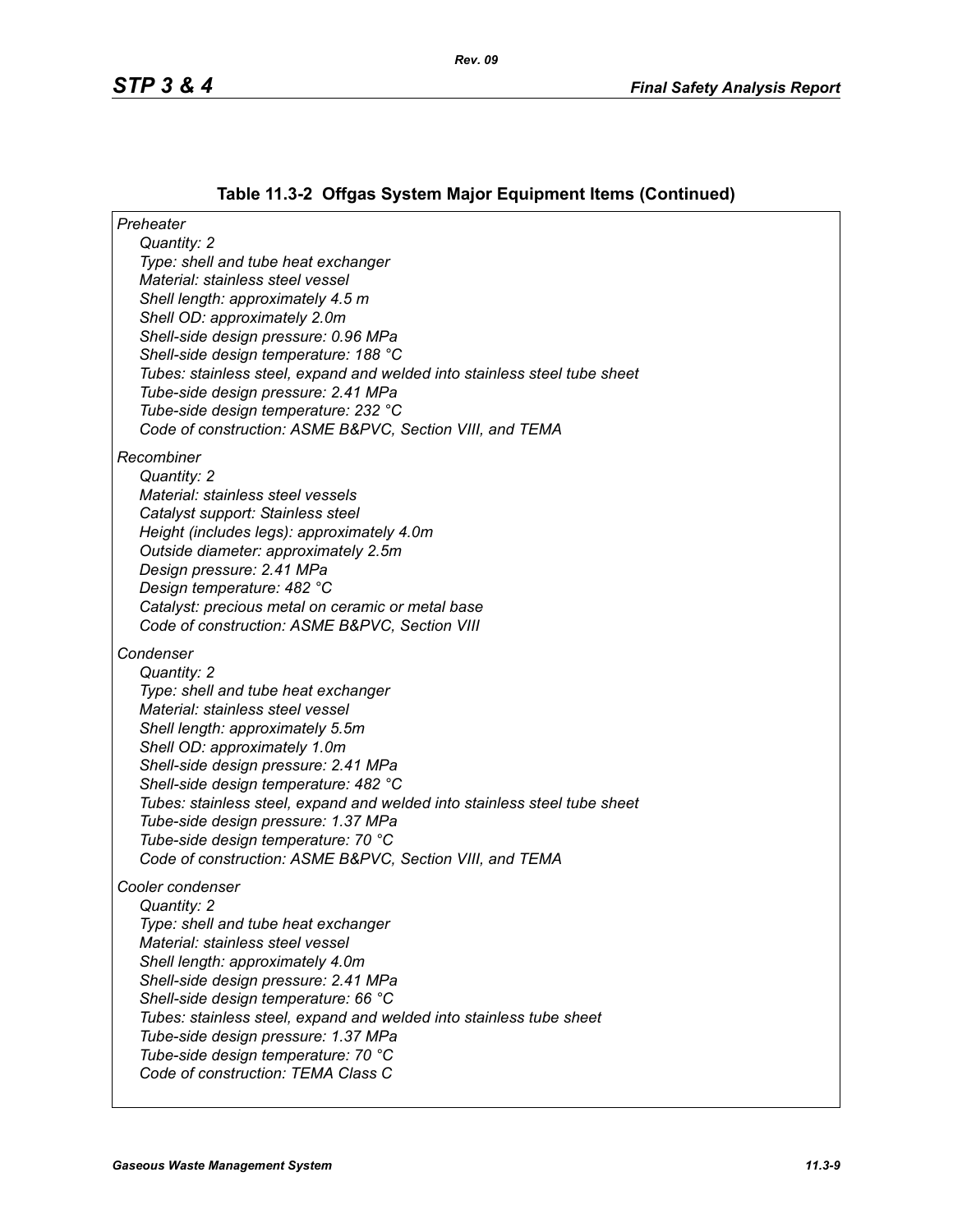#### **Table 11.3-2 Offgas System Major Equipment Items (Continued)**

*Charcoal adsorbers Quantity: One Guard Bed, four Charcoal adsorber Material: low carbon steel vessels filled with activated charcoal, one Guard bed of 4,721kg, four Charcoal adsorber of 27,200 kg Height: Guard bed approximately 5.0 m, Charcoal adsorber approximately 15.0 m Outside diameter: Guard bed approximately 2.2 m, Charcoal adsorber approximately 2.5 m Design pressure: 2.41 MPa Design temperature: 121°C Code of construction: ASME Section VIII, Division 1 Filter Quantity: 1 Material: low carbon steel vessel with removable HEPA filter Height (includes legs): approximately 1.5m Outside diameter: approximately 1.0m Flow: 96.4Nm3/h at 250Pa Design pressure: 2.41 MPa Design temperature: 66 °C Code of construction: ASME Section VIII, Division 1 Vacuum pump Quantity: 2 Type: Rotary type Material: Stainless steal casing Height: approximately 1.0 m Width: approximately 1.0m Length: approximately 2.0m Flow: 200 Nm3/h Code of construction: API-610, API-674, API-675, ASME Section VIII, Division 1, or Division 2 Auxiliary: Recirculation water tank, Recirculation water pump (two units), Recirculation water cooler.*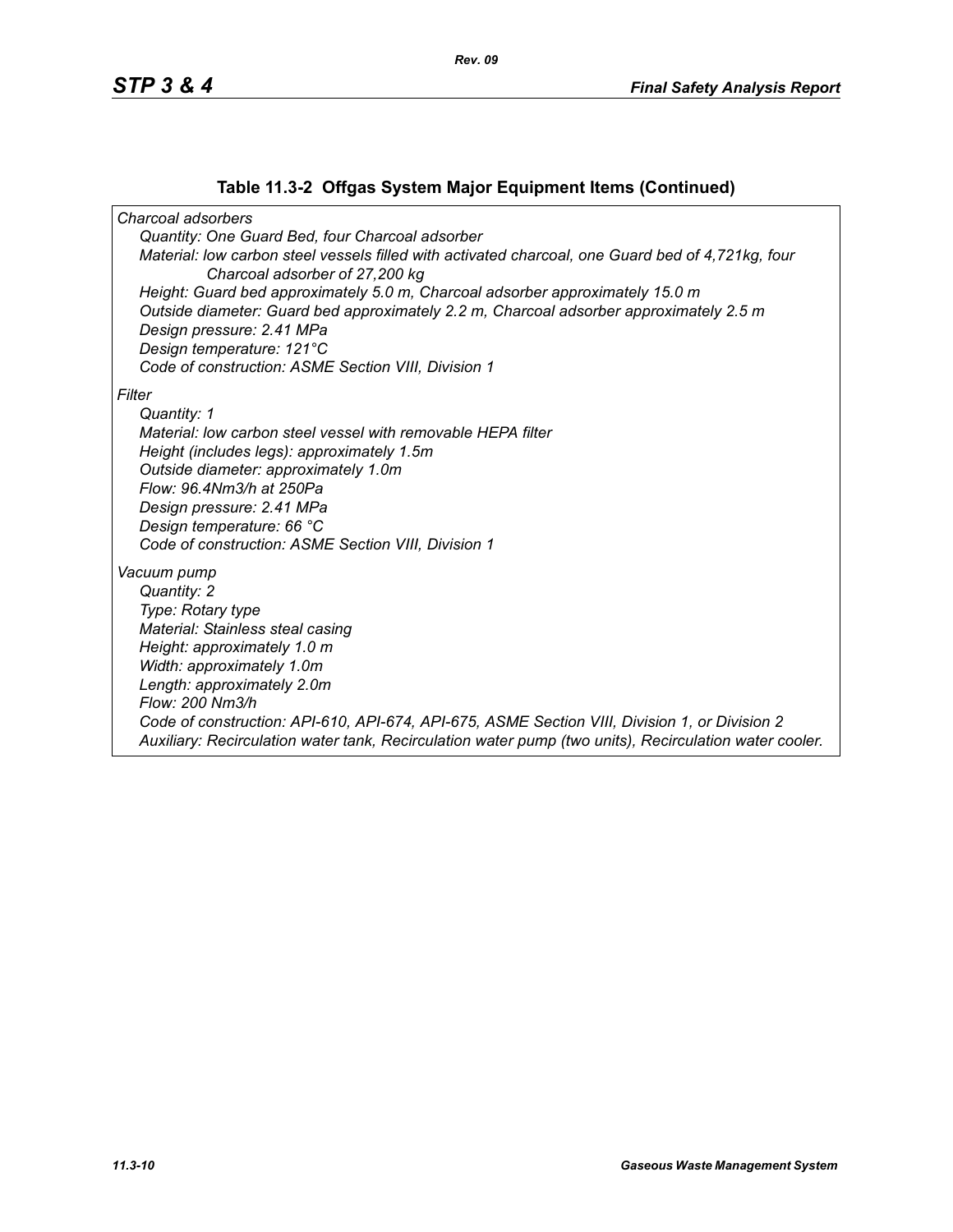| <b>Equipment Item</b>                                | <b>Malfunction</b>                | <b>Consequences</b>                                                                                                                                                                                                                                                                               | <b>Design Precautions</b>                                                                         |
|------------------------------------------------------|-----------------------------------|---------------------------------------------------------------------------------------------------------------------------------------------------------------------------------------------------------------------------------------------------------------------------------------------------|---------------------------------------------------------------------------------------------------|
| PreheaterRecombiner<br>preheater                     | Steam leak                        | <b>Would further dilute</b><br>offgas. Steam<br>consumption would<br>increase.                                                                                                                                                                                                                    | Spare recombiner.                                                                                 |
|                                                      | Low-pressure steam<br>supply      | Recombiner<br>performance would fall<br>off at low-power level,<br>and hydrogen content of<br>recombiner gas<br>discharge would<br>increase eventually to a<br>combustible mixture.                                                                                                               | Low-temperature alarms<br>on preheater exit<br>(catalyst inlet).<br>Downstream $H_2$<br>analyzer. |
| Recombiner catalyst                                  | Catalyst gradually<br>deactivates | Temperature profile<br>changes through<br>catalyst. Eventually,<br>excess $H_2$ would be<br>detected by $H_2$ analyzer<br>or by gas flow meter.<br>Eventually, the gas could<br>become combustible.                                                                                               | Temperature probes in<br>catalyst bed and $H_2$<br>analyzer provided. Spare<br>recombiner.        |
| Condenser Recombiner Cooling water leak<br>condenser |                                   | The coolant<br>(TCWreactor-<br>condensate) would leak<br>to the process gas (shell)<br>side. This would be<br>detected if drain well<br>liquid level increases.<br>Moderate leakage would<br>be of no concern from a<br>process standpoint. (The<br>process condensate<br>drains to the hotwell.) | Drain well high level<br>alarm. Redundant<br>recombiner.                                          |

# **Table 11.3-3 Equipment Malfunction Analysis**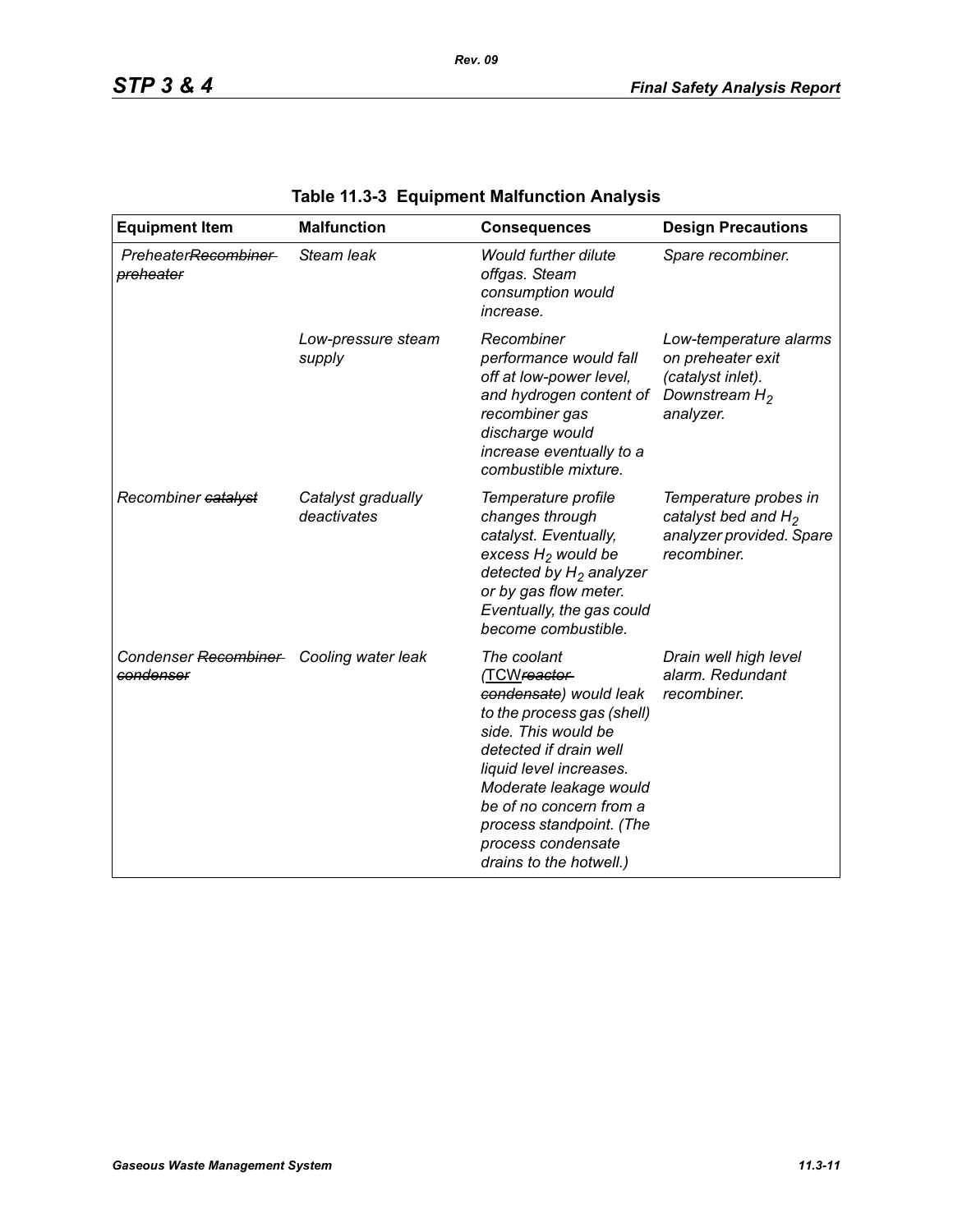| Item         | <b>Function</b>                      | <b>MPL</b>                   | <b>Normal Range</b>            | Operational<br>Limits         | <b>Sensor Type</b><br>(Qualifications)                           | <b>Scale Range</b><br>(Tolerance)                             | Setpoint/ Alarm                 |
|--------------|--------------------------------------|------------------------------|--------------------------------|-------------------------------|------------------------------------------------------------------|---------------------------------------------------------------|---------------------------------|
| $\mathbf{1}$ | Steam Flow to Final<br>SJAE (*)      | N39-FE005                    | 100-105%                       | 75-115%                       | Superheated Steam<br>$(10 - 254 °C)$<br>$(0 - 4.12 \text{ MPa})$ | $0 - 120%$<br>$(\pm 125$ kg/h)                                | L 75% Trip<br>AH 110%<br>AL 95% |
|              | Not Used                             |                              |                                |                               |                                                                  |                                                               |                                 |
|              | Preheater Inlet<br>Pressure          | PT001                        | $-2.0$ kPa                     | N/A                           | Offgas and Steam<br>$(10-315 °C)$<br>$(-0.1 - 7.24 \text{ MPa})$ | $-100 - 400$ kPa<br>$(\pm 4$ kPa)                             | AH 295 kPa                      |
|              | Air Bleed Pressure                   | PI101                        | $0.69 - 0.87$ MPa              | N/A                           | Air ( $10 - 65$ °C)<br>$(0 - 1 MPa)$                             | $0 - 1$ MPa<br>$(*0.005 MPa)$                                 | N/A                             |
|              | Air Bleed Flow -<br>Total $(**)$     | F1102                        | $1.7 - 48.2$ m <sup>3/</sup> h | $1.7 - 105$ m <sup>3</sup> /h | Air ( $10 - 65$ °C)<br>$(0 - 1 MPa)$                             | $0 - 100$ m <sup>3</sup> /h<br>$(\pm 5 \text{ m}^3/\text{h})$ | N/A                             |
|              | Air Bleed Flow -<br>Normal (**)      | F1104                        | $1.7 - 2.4$ m <sup>3</sup> /h  | 1.7 $m^3/h$                   | Air<br>$(10 - 65 °C)$<br>$(0 - 1 m^3/h)$                         | $0 - 3.7$ m <sup>3</sup> /h<br>$(\pm 0.17 \text{ m}^3/h)$     | N/A                             |
|              | Recombiner Inlet<br>Temp.            | <b>TE004</b>                 | 150 °C                         | $105 - 399 °C$                | Offgas and Steam<br>$(10 - 482 °C)$<br>$(-0.1 - 2.41 MPa)$       | $0 - 400$ °C ( $\pm 5$ °C)                                    | AL 140 °C                       |
|              | Not Used                             |                              |                                |                               |                                                                  |                                                               |                                 |
|              | Temperature Profile<br>of Recombiner | <b>TE006</b><br><b>TE007</b> | $150 - 443$ °C                 | 121 - 482 °C (***)            | Offgas and Steam<br>$(10 - 550 °C)$<br>(-0.1 to 2.41 MPa)        | $0 - 550$ °C<br>$(\pm 7.5^{\circ}C)$                          | AH 443 °C<br>AL 140 °C          |
| 10           | Not Used                             |                              |                                |                               |                                                                  |                                                               |                                 |
| 11           | Offgas Cond. Water<br>Level          | LT009                        | $< 150$ mm                     | $< 260$ mm                    | Water<br>$(10 - 100 °C)$<br>$(-0.1 - 7.24 \text{ MPa})$          | $0 - 550$ mm<br>$(\pm 5.5$ mm)                                | AH 245 mm                       |
| 12           | Offgas Cond. Loop<br>Seal Water Flow | FI008                        | 9 m <sup>3</sup> /h            | $9.35 \text{ m}^3/h$          | Water<br>$(10 - 100 °C)$<br>$(-0.1 - 2.41$ MPa)                  | $0 - 20$ m <sup>3</sup> /h<br>$(\pm 2 \text{ m}^3/\text{h})$  | N/A                             |
| 13           | Not Used                             |                              |                                |                               |                                                                  |                                                               |                                 |

*Gaseous Waste Management System* 

Gaseous Waste Management System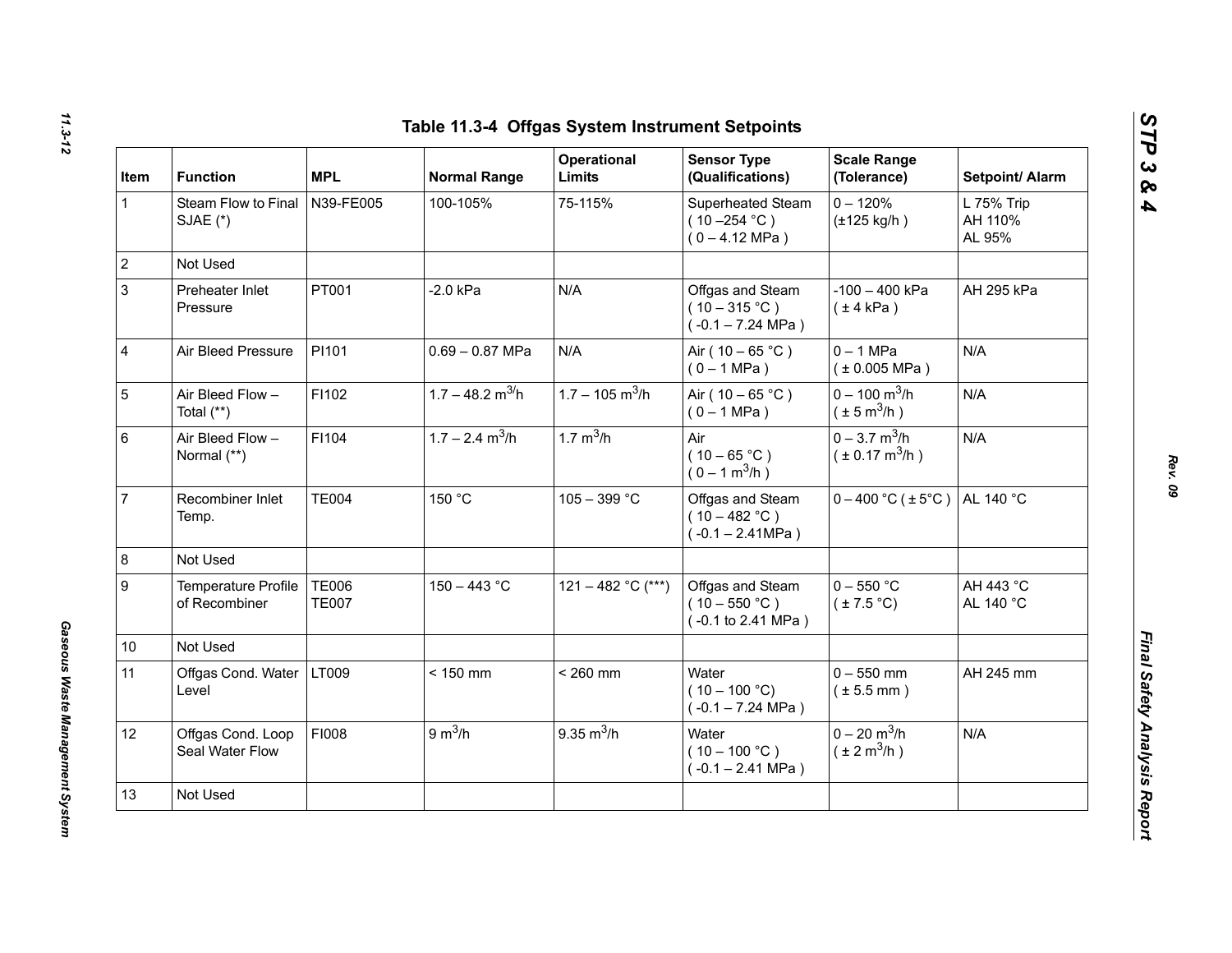| Item | <b>Function</b>                            | <b>MPL</b>                   | <b>Normal Range</b>                    | Operational<br>Limits       | <b>Sensor Type</b><br>(Qualifications)                  | <b>Scale Range</b><br>(Tolerance)           | Setpoint/ Alarm      |
|------|--------------------------------------------|------------------------------|----------------------------------------|-----------------------------|---------------------------------------------------------|---------------------------------------------|----------------------|
| 14   | Offgas Cond. Exit<br>Temp.                 | <b>TE011</b>                 | < 55 °C                                | N/A                         | Offgas<br>$(10 - 100^{\circ}C)$<br>$(-0.1 - 7.24$ MPa)  | $0 - 100^{\circ}$ C (±2°C)                  | N/A                  |
| 15   | Hydrogen Analyzer                          | P91-<br>H2E010<br>H2E011     | $0 - 0.1\%$ by V.<br>$0 - 1.0\%$ by V. | $0 - 4\%$ by V.             | Offgas<br>$(10 - 100 °C)$<br>(-0.1 to 7.24 MPa)         | $0 - 4\%$ by V.<br>$(± 0.15\%$ by V.)       | AH 2% by V.          |
| 16   | Air Bleed - Inlet at<br>Cooler Cond. (**)  | F1104                        | $0 - 1.7$ m <sup>3</sup> /h            | $0 - 3.4$ m <sup>3</sup> /h | Air<br>$(10 - 65 °C)$<br>(0 to 1 MPa)                   | $0 - 3.4m^3/h$<br>$(\pm 0.3 \text{ m}^3/h)$ | N/A                  |
| 17   | Cooler Cond. Exit<br>Temp.                 | <b>TE013</b>                 | $10 - 20 °C$                           | N/A                         | Offgas<br>$(0 - 66 °C)$<br>$(-0.1 - 7.24$ MPa)          | $0 - 50$ °C<br>$(\pm 1^{\circ}C)$           | N/A                  |
| 18   | Charcoal Adsorber<br>Inlet Press.          | PT022                        | -14.7 kPa                              | N/A                         | Offgas<br>$(0 - 66 °C)$<br>$(-0.1 - 7.24 \text{ MPa})$  | $-100 - 200$ kPa<br>(± 0.002 MPa)           | N/A                  |
| 19   | Charcoal Adsorber<br>Diff. Press.          | DPT024                       | $0.002 - 0.02$ MPa                     | 0.027 MPa                   | Offgas<br>$(4 - 121 °C)$<br>$(-0.1 - 7.24 \text{ MPa})$ | $0 - 30$ kPa<br>(± 0.15 kPa)                | AH 0.02 MPa          |
| 20   | Charcoal Adsorber<br>Vessel Temperature    | <b>TE025</b><br><b>TE028</b> | $27^{\circ}$ C                         | $22 - 32 °C$                | Offgas<br>$(4 - 121 °C)$<br>$(-0.1 - 7.24$ MPa)         | $0 - 150$ °C<br>$(\pm 5^{\circ}C)$          | AH 60 °C             |
| 21   | Charcoal Adsorber<br>Vault Temp. Control   | <b>TE031</b>                 | $24 - 30 °C$                           | $23 - 31 °C$                | <b>Ambient Air</b><br>$(0 - 50 °C)$                     | $0 - 50$ °C<br>(± 0.5 °C)                   | 27 °C                |
| 22   | <b>Charcoal Vault Inlet</b><br>Water Level | <b>LS023</b>                 | $0 - 1 m$                              | $0.05 - 1.5$ m              | Water<br>$(4 - 100 °C)$<br>$(-0.1 - 7.24 \text{ MPa})$  | $0 - 1.5 m$<br>$(* 0.01 m)$                 | AH 1.2 m AL 0.1 m    |
| 23   | <b>Charcoal Vault Exit</b><br>Temperature  | <b>TE032</b>                 | N/A                                    | $4 - 31$ °C                 | Ambient Air<br>$(0 - 50 °C)$                            | $0 - 50$ °C<br>$(\pm 0.5^{\circ}C)$         | AH 30 °C<br>AL 23 °C |

*STP 3 & 4*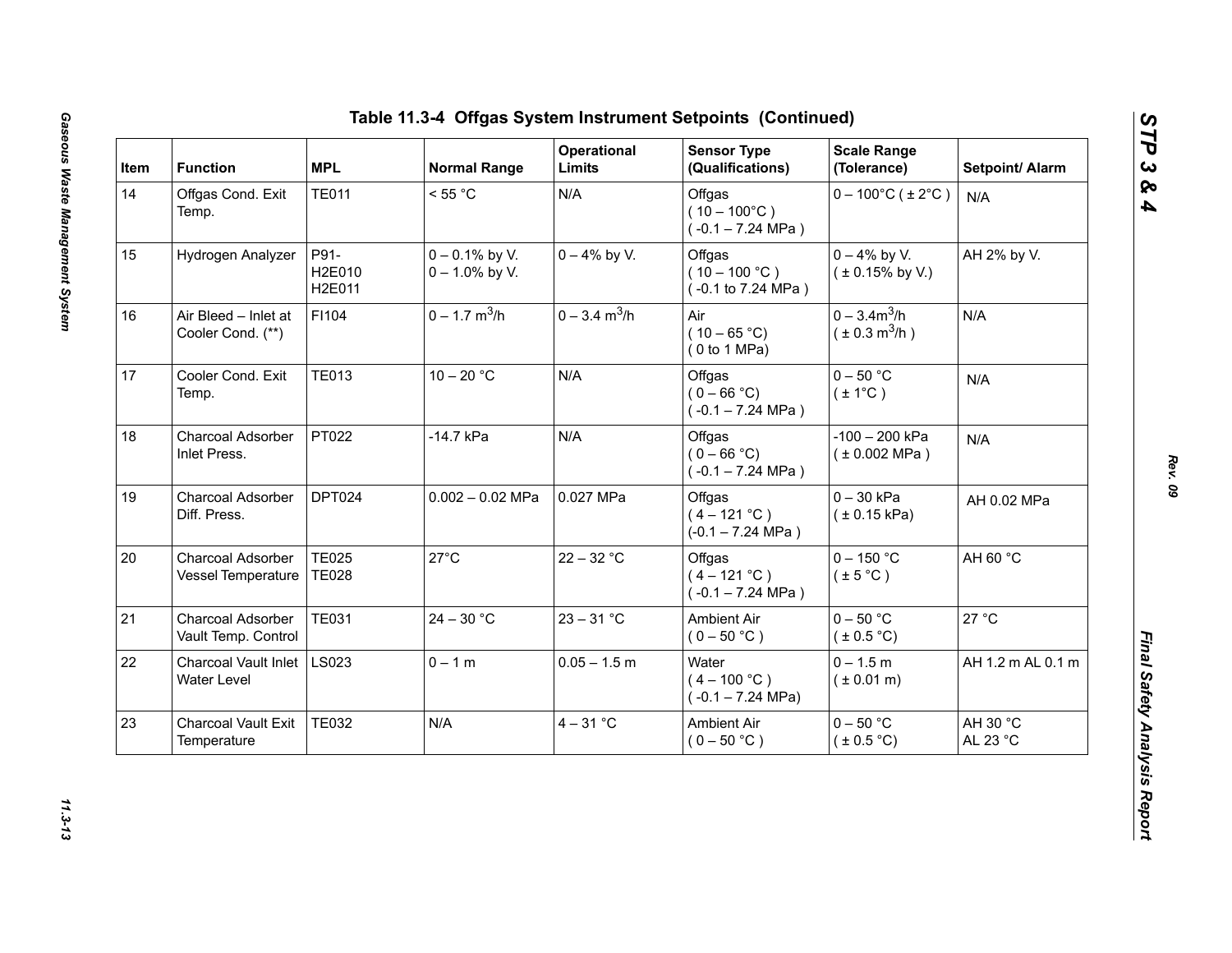| After Filter<br><b>DPT029</b><br>$50 - 250$ Pa<br>1.0 kPa<br>Offgas<br>$0 - 5$ kPa<br>AH 0.9kPa<br>Differential<br>$(0 - 121 °C)$<br>(± 0.032 kPa)<br>$(-0.1 - 7.24 \text{ MPa})$<br>Pressure<br>$10 - 20$ m <sup>3</sup> /h<br>$0 - 96.4 m3/h$<br>AL 10 $m^3/h$<br>FT020<br>Offgas<br>Process Flow (**)<br>Narrow Range:<br>AH 40 $m^3/h$<br>$(0 - 121 °C)$<br>$0 - 50$ m3/h<br>FT021<br>AHH 80 $m^3/h$<br>$(\pm 0.75 \text{ m}^3/h)$<br>$(-0.1 - 7.24 \text{ MPa})$<br>Wide Range:<br>$0 - 100 \text{ m}^3/h$<br>$(\pm 1.5 \text{ m}^3/h)$<br>* Based on Full Power Flow of 5000 kg/hr steam<br><b>** Flow is at Standard Atmosphere</b><br>*** Operational Limit for standby recombiner is 160 - 300°C. |    | <b>MPL</b><br><b>Function</b> | <b>Normal Range</b> | Operational<br>Limits | <b>Sensor Type</b><br>(Qualifications) | <b>Scale Range</b><br>(Tolerance) | Setpoint/ Alarm |
|------------------------------------------------------------------------------------------------------------------------------------------------------------------------------------------------------------------------------------------------------------------------------------------------------------------------------------------------------------------------------------------------------------------------------------------------------------------------------------------------------------------------------------------------------------------------------------------------------------------------------------------------------------------------------------------------------------|----|-------------------------------|---------------------|-----------------------|----------------------------------------|-----------------------------------|-----------------|
|                                                                                                                                                                                                                                                                                                                                                                                                                                                                                                                                                                                                                                                                                                            | 24 |                               |                     |                       |                                        |                                   |                 |
|                                                                                                                                                                                                                                                                                                                                                                                                                                                                                                                                                                                                                                                                                                            | 25 |                               |                     |                       |                                        |                                   |                 |
|                                                                                                                                                                                                                                                                                                                                                                                                                                                                                                                                                                                                                                                                                                            |    |                               |                     |                       |                                        |                                   |                 |
|                                                                                                                                                                                                                                                                                                                                                                                                                                                                                                                                                                                                                                                                                                            |    |                               |                     |                       |                                        |                                   |                 |
|                                                                                                                                                                                                                                                                                                                                                                                                                                                                                                                                                                                                                                                                                                            |    |                               |                     |                       |                                        |                                   |                 |
|                                                                                                                                                                                                                                                                                                                                                                                                                                                                                                                                                                                                                                                                                                            |    |                               |                     |                       |                                        |                                   |                 |
|                                                                                                                                                                                                                                                                                                                                                                                                                                                                                                                                                                                                                                                                                                            |    |                               |                     |                       |                                        |                                   |                 |
|                                                                                                                                                                                                                                                                                                                                                                                                                                                                                                                                                                                                                                                                                                            |    |                               |                     |                       |                                        |                                   |                 |
|                                                                                                                                                                                                                                                                                                                                                                                                                                                                                                                                                                                                                                                                                                            |    |                               |                     |                       |                                        |                                   |                 |
|                                                                                                                                                                                                                                                                                                                                                                                                                                                                                                                                                                                                                                                                                                            |    |                               |                     |                       |                                        |                                   |                 |
|                                                                                                                                                                                                                                                                                                                                                                                                                                                                                                                                                                                                                                                                                                            |    |                               |                     |                       |                                        |                                   |                 |
|                                                                                                                                                                                                                                                                                                                                                                                                                                                                                                                                                                                                                                                                                                            |    |                               |                     |                       |                                        |                                   |                 |
|                                                                                                                                                                                                                                                                                                                                                                                                                                                                                                                                                                                                                                                                                                            |    |                               |                     |                       |                                        |                                   |                 |
|                                                                                                                                                                                                                                                                                                                                                                                                                                                                                                                                                                                                                                                                                                            |    |                               |                     |                       |                                        |                                   |                 |
|                                                                                                                                                                                                                                                                                                                                                                                                                                                                                                                                                                                                                                                                                                            |    |                               |                     |                       |                                        |                                   |                 |
|                                                                                                                                                                                                                                                                                                                                                                                                                                                                                                                                                                                                                                                                                                            |    |                               |                     |                       |                                        |                                   |                 |
|                                                                                                                                                                                                                                                                                                                                                                                                                                                                                                                                                                                                                                                                                                            |    |                               |                     |                       |                                        |                                   |                 |
|                                                                                                                                                                                                                                                                                                                                                                                                                                                                                                                                                                                                                                                                                                            |    |                               |                     |                       |                                        |                                   |                 |
|                                                                                                                                                                                                                                                                                                                                                                                                                                                                                                                                                                                                                                                                                                            |    |                               |                     |                       |                                        |                                   |                 |
|                                                                                                                                                                                                                                                                                                                                                                                                                                                                                                                                                                                                                                                                                                            |    |                               |                     |                       |                                        |                                   |                 |
|                                                                                                                                                                                                                                                                                                                                                                                                                                                                                                                                                                                                                                                                                                            |    |                               |                     |                       |                                        |                                   |                 |
|                                                                                                                                                                                                                                                                                                                                                                                                                                                                                                                                                                                                                                                                                                            |    |                               |                     |                       |                                        |                                   |                 |
|                                                                                                                                                                                                                                                                                                                                                                                                                                                                                                                                                                                                                                                                                                            |    |                               |                     |                       |                                        |                                   |                 |

*STP 3 & 4*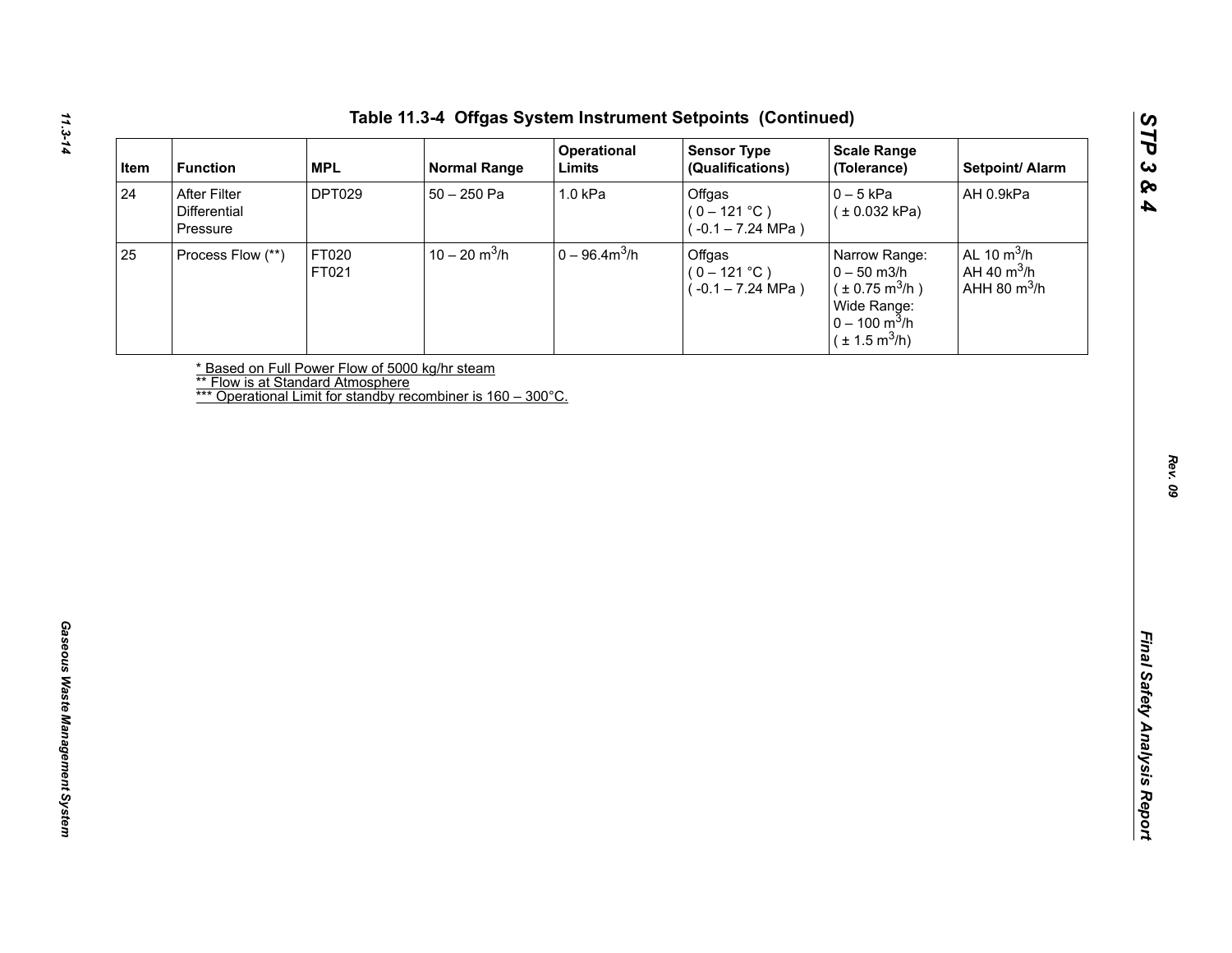| Table 11.3-5 REGULATORY GUIDE 1.110 COST DATA (1) |
|---------------------------------------------------|
| (Costs are in 1000s of 1975 Dollars)              |

*Rev. 09*

| <b>Cost-Benefit Parameter</b>                     | <b>3-Ton Charcoal Adsorber</b> |
|---------------------------------------------------|--------------------------------|
| Equipment and Material Direct Cost <sup>(2)</sup> | 53                             |
| Direct Labor Cost (DLC) <sup>(2)</sup>            | 14                             |
| Labor Cost Correction Factor (LCCF) (3)           |                                |
| Annual Operating Cost (AOC)                       | Negligible                     |
| Annual Maintenance Cost (AMC)                     | Negligible                     |
| Notes:                                            |                                |

- (1) All costs are on a per unit basis.
- (2) Equipment and Material Direct Costs and Direct Labor Costs are from Table A-1 of Regulatory Guide 1.110.
- (3) The Labor Cost Correction Factors are from Table A-4 of Regulatory Guide 1.110. The lowest LCCF is chosen which maximizes the benefit.
- (4) The Annual Operating Costs are from Table A-2 of Regulatory Guide 1.110.
- (5) The Annual Maintenance Costs are from Table A-3 of Regulatory Guide 1.110.